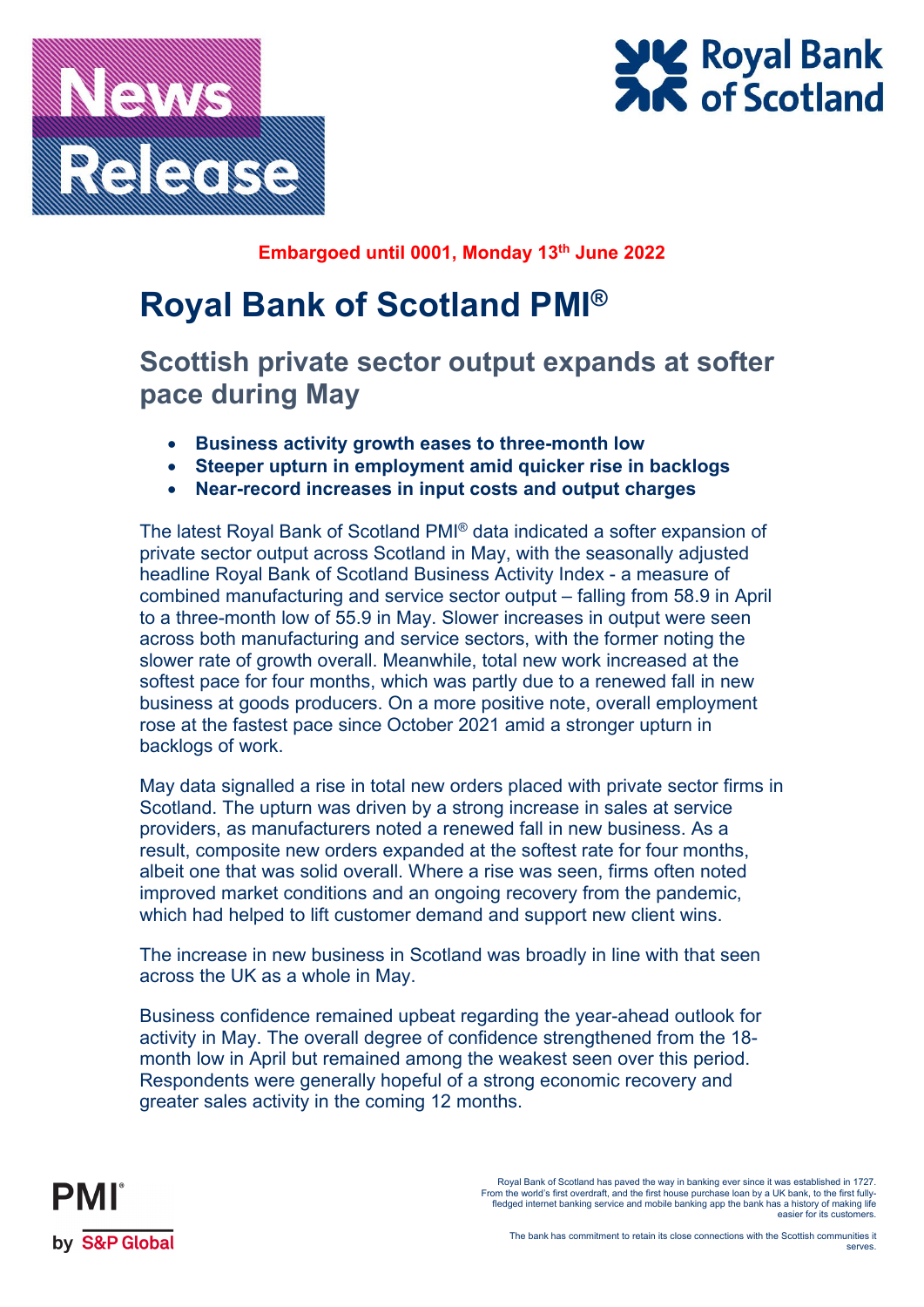

# 

While business optimism slipped for the fourth month running at the UK-level, it was nonetheless stronger than that seen in Scotland.

Workforce numbers rose across Scotland's private sector again in May, thereby extending the current run of expansion to 14 months. Moreover, the rate of job creation quickened from April to the sharpest since last October. According to panellists, higher customer demand and greater business requirements led companies to increase their headcounts, with both manufacturers and service providers noting increased staffing levels.

That said, the upturn in workforce numbers in Scotland remained weaker than the UK-wide average.

Latest survey data signalled a rise in work outstanding at Scottish firms during May. The respective seasonally adjusted index posted above the 50.0 nochange threshold for the fourteenth month running, pointing to growing pressure on operating capacities. Moreover, the rate of accumulation was the fastest since October 2021 and solid. Survey respondents stated that rising amounts of new work, staff absences and supply-chain disruption had driven the latest increase in backlogs.

Notably, the rate of backlog accumulation in Scotland was the secondquickest across the 12 monitored UK areas in May, with only the South West recording a stronger rate of growth.

Scottish firms signalled the second-quickest rise in average cost burdens on record during May, with the rate of inflation easing only slightly from April's alltime high. A combination of rising wages, supply bottlenecks, material scarcity, Brexit, and the war in Ukraine were blamed for the latest surge in prices. That said, the increase in operating expenses was the slowest seen across the 12 monitored UK regions.

Charges levied by private sector companies in Scotland rose for the nineteenth consecutive month in May. Firms often mentioned raising their prices due to the recent surge in input costs. The rate of output charge inflation eased slightly to a three-month low, but remained rapid overall.



<sup>.</sup> Royal Bank of Scotland has paved the way in banking ever since it was established in 1727<br>From the world's first overdraff, and the first house purchase loan by a UK bank, to the first fully-<br>fledged internet banking ser easier for its customers.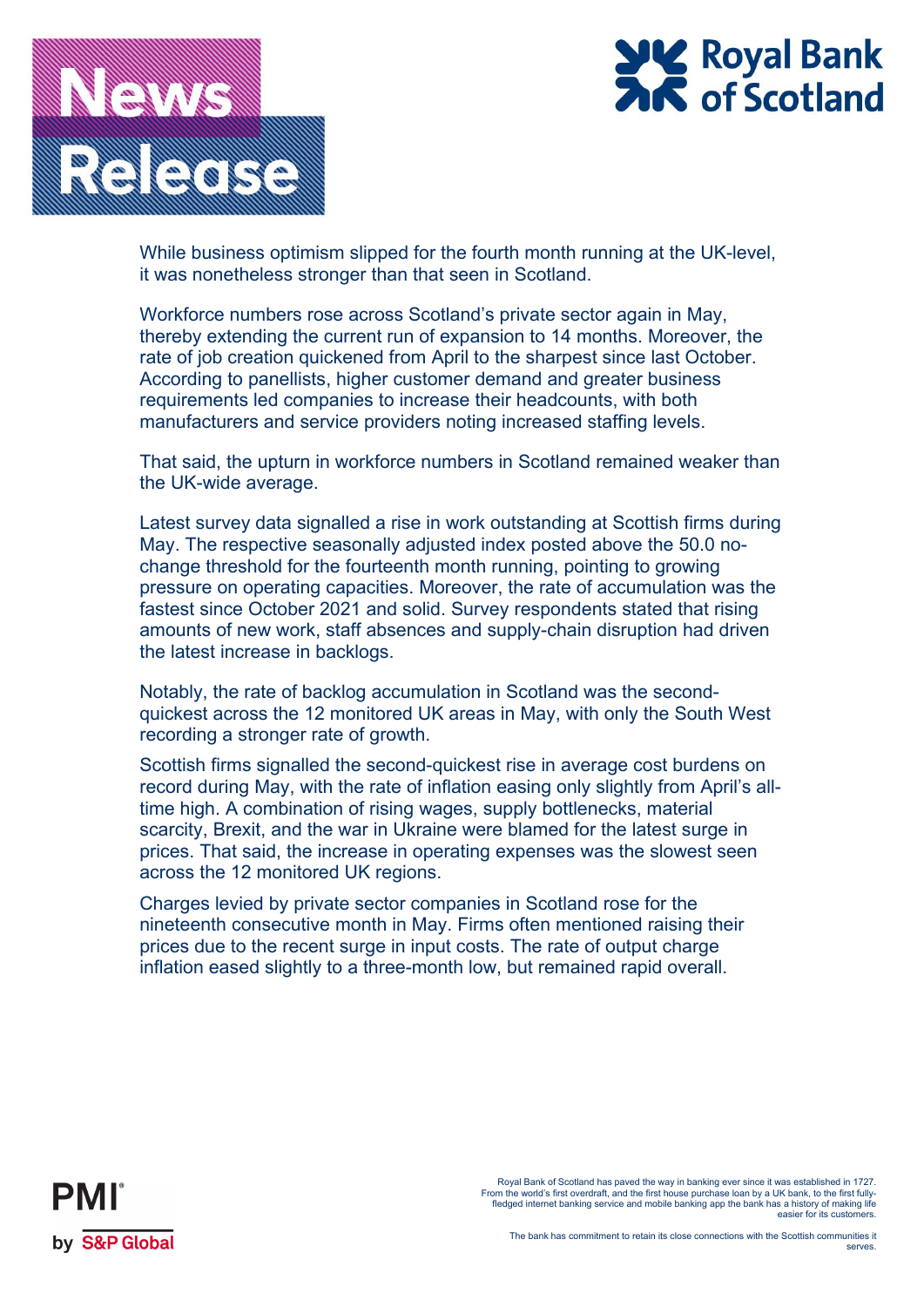



**Scotland Business Activity Index** 



## **COMMENT**

**Malcolm Buchanan**, Chair, Scotland Board, Royal Bank of Scotland, commented:

*"May data showed a further expansion of output across the Scottish private sector, but growth softened from the 11-month high seen in April. The loss of momentum was reflective of slower increases in activity across both the manufacturing and service sectors, with the former seeing only a marginal upturn in output. Nonetheless, respondents continued to report improving market conditions and strengthening demand, which in turn boosted activity. Moreover, the sustained uptick in new orders and efforts to expand capacity helped to drive the fastest increase in employment for seven months.*

*"Ongoing shortages of materials and supply bottlenecks contributed to a further rise in work outstanding, and also drove up prices. Overall inflationary pressure remained intense, with both input costs and output prices rising at near-record rates in May.* 

*"Downside risks to the economy loom large, with increased global economic uncertainty and surging costs among key headwinds. Although companies generally anticipate economic activity to continue to recover over the next 12 months, overall sentiment remained weaker than that seen across the UK as a whole."* 





Royal Bank of Scotland has paved the way in banking ever since it was established in 1727. From the world's first overdraft, and the first house purchase loan by a UK bank, to the first fullyfledged internet banking service and mobile banking app the bank has a history of making life easier for its customers.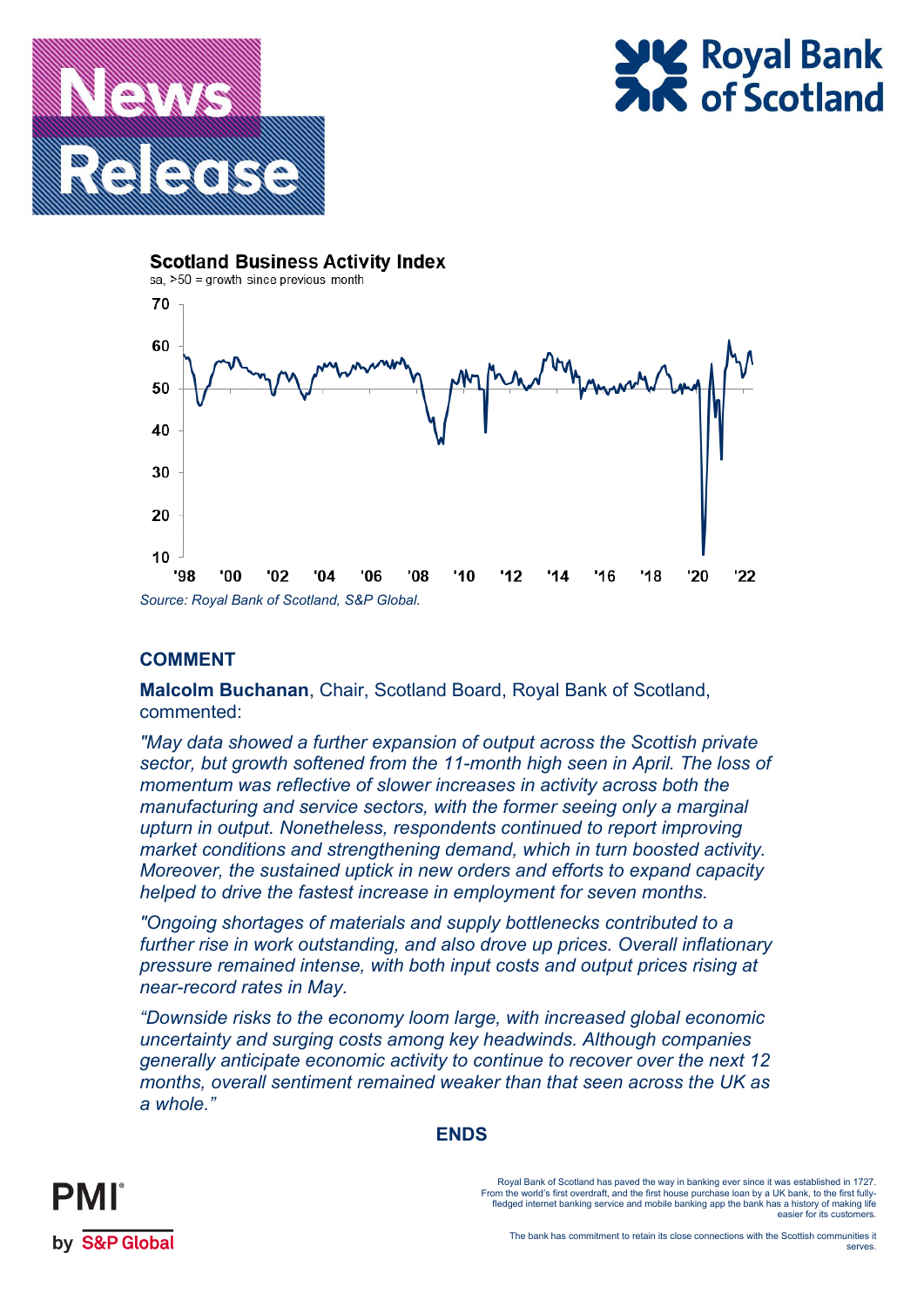



# **For more information**

# **Royal Bank of Scotland**

Megan Cunningham Regional PR & Media Relations Manager +44 784 789 1835 [royalbank@stripecommunications.com](mailto:royalbank@stripecommunications.com)

**S&P Global** Maryam Baluch **Economist** S&P Global Market Intelligence +44 134 432 7213 [Maryam.baluch@spglobal.com](mailto:Maryam.baluch@spglobal.com)

Joanna Vickers Corporate Communications S&P Global +44 207 260 2234 [joanna.vickers@spglobal.com](mailto:joanna.vickers@spglobal.com)



Royal Bank of Scotland has paved the way in banking ever since it was established in 1727.<br>From the world's first overdraft, and the first house purchase loan by a UK bank, to the first fully-<br>fledged internet banking serv